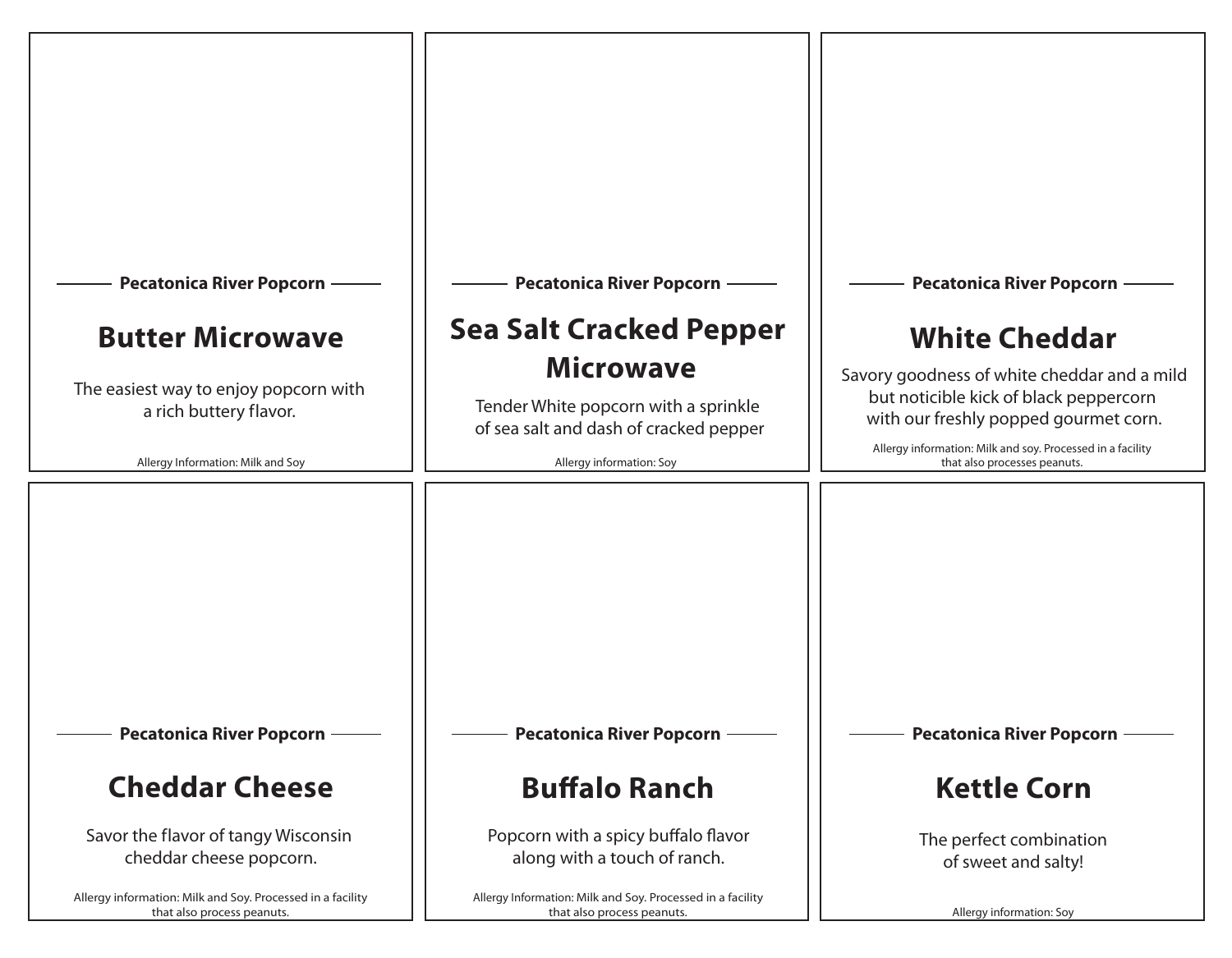| <b>Pecatonica River Popcorn</b><br><b>Mud Puddles</b><br>Encounter the unforgettable taste of<br>caramel corn and crushed peanuts<br>coated in creamy fudge<br>Allergy information: Milk, Soy, and Peanuts. | <b>Pecatonica River Popcorn</b><br><b>Sea Salt Splash</b><br>Classic caramel corn, dipped in creamy<br>fudge with a splash of sea salt.<br>Allergy information: Milk and Soy. Processed in a facility<br>that also process peanuts. | <b>Pecatonica River Popcorn</b><br><b>Cherry Cheesecake</b><br>A taste of cheesecake, cherry popcorn<br>& Cherry Jelly Bellies.<br>Allergy information: Milk and Soy. almonds and coconut. |
|-------------------------------------------------------------------------------------------------------------------------------------------------------------------------------------------------------------|-------------------------------------------------------------------------------------------------------------------------------------------------------------------------------------------------------------------------------------|--------------------------------------------------------------------------------------------------------------------------------------------------------------------------------------------|
| <b>Pecatonica River Popcorn</b>                                                                                                                                                                             | <b>Pecatonica River Popcorn</b>                                                                                                                                                                                                     | <b>Pecatonica River Popcorn</b>                                                                                                                                                            |
| <b>Jalapeno Cheese</b>                                                                                                                                                                                      | <b>Caramel w/Sea Salt</b>                                                                                                                                                                                                           | <b>White Ruby</b>                                                                                                                                                                          |
| Give your taste buds a kick with this zesty                                                                                                                                                                 | Our classic caramel corn                                                                                                                                                                                                            | A tantalizing blend of sweet popcorn and                                                                                                                                                   |
| new twist on an old favorite.                                                                                                                                                                               | with a touch of sea salt.                                                                                                                                                                                                           | tart cranberries smothered in white fudge.                                                                                                                                                 |
| Allergy information: Milk and Soy. Processed in a facility                                                                                                                                                  | Allergy information: Milk and Soy. Processed in a facility                                                                                                                                                                          | Allergy information: Milk and Soy. Processed in a facility                                                                                                                                 |
| that also process peanuts.                                                                                                                                                                                  | that also process peanuts.                                                                                                                                                                                                          | that also process peanuts.                                                                                                                                                                 |